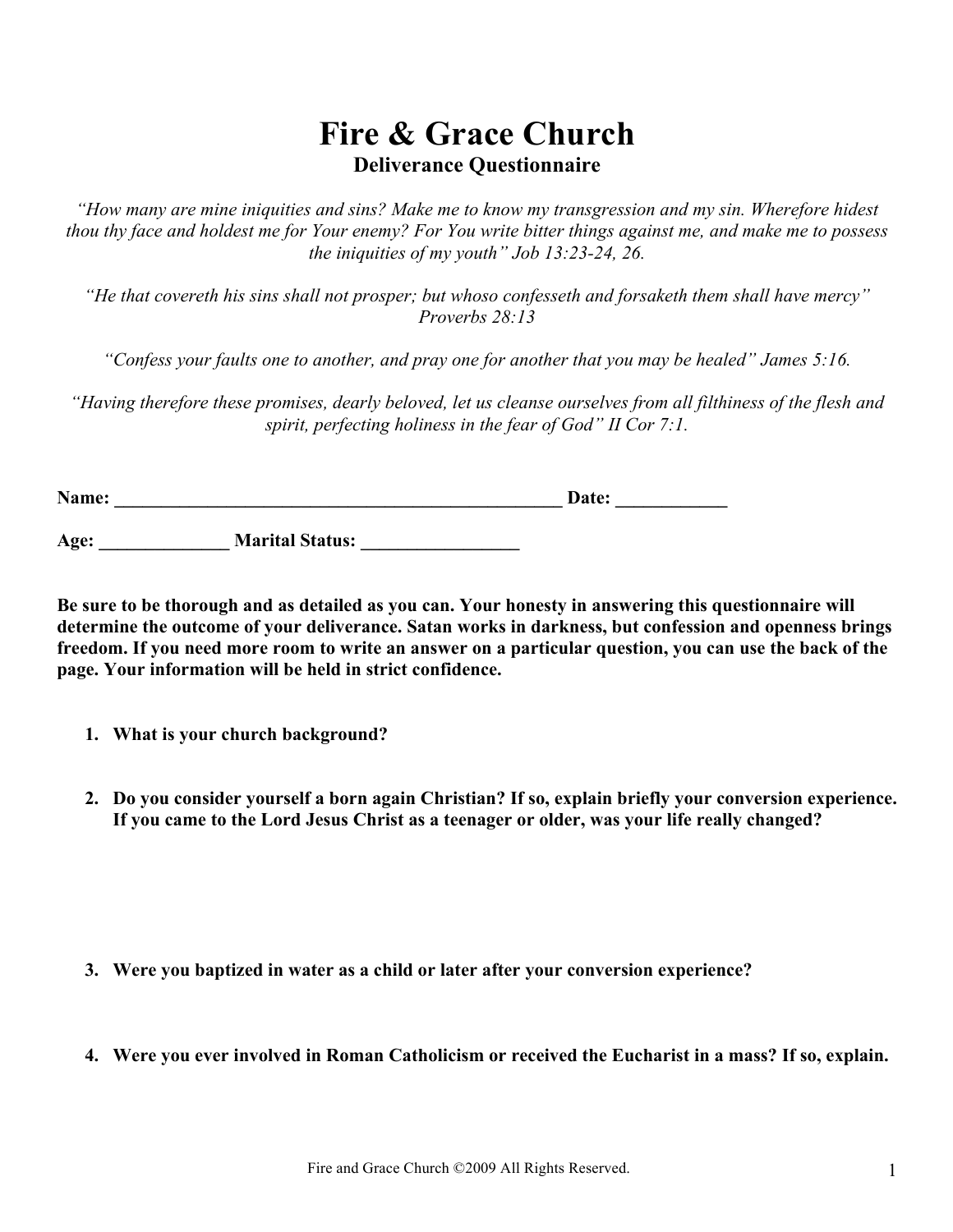- **5. Do you believe that the Bible (Genesis to Malachi and Matthew to Revelation) consisting of 66 books are the inspired, infallible word of God and the final authority on all matters it speaks about? If not, explain briefly why or what you struggle with about the Bible.**
- **6. Do you believe that Jesus Christ was and is God manifested in the flesh, that He died on the cross for the sins of mankind, that He physically rose from the dead on the third day, and that He is the only way to heaven and eternal life? If not, why?**
- **7. What does the term "repentance" mean to you?**
- **8. Do you believe that hell is a real place of fire and eternal judgment?**
- **9. The Bible says that the Holy Spirit will bear witness in our spirit that we are children of God (Romans 8:16). Was this assurance of salvation there in your conversion experience or later as you repented? Basically, did you encounter the presence of the Lord in your heart in a tangible way, letting you know that He had saved you?**
- **10. Have you ever spoken in unknown tongues known as the gift of tongues by the Holy Spirit, been supernaturally healed of anything, had a vision, or any type of supernatural encounter with God? If so, please explain.**
- **11. Christian or not; are you currently practicing any known sin like premarital sex, adultery, pornography, homosexuality, drunkenness, drug use, cursing, lying, stealing, abusive behavior, witchcraft, or any paranormal pursuits? If so, have you decided to stop these things and get right with God according to His Word?**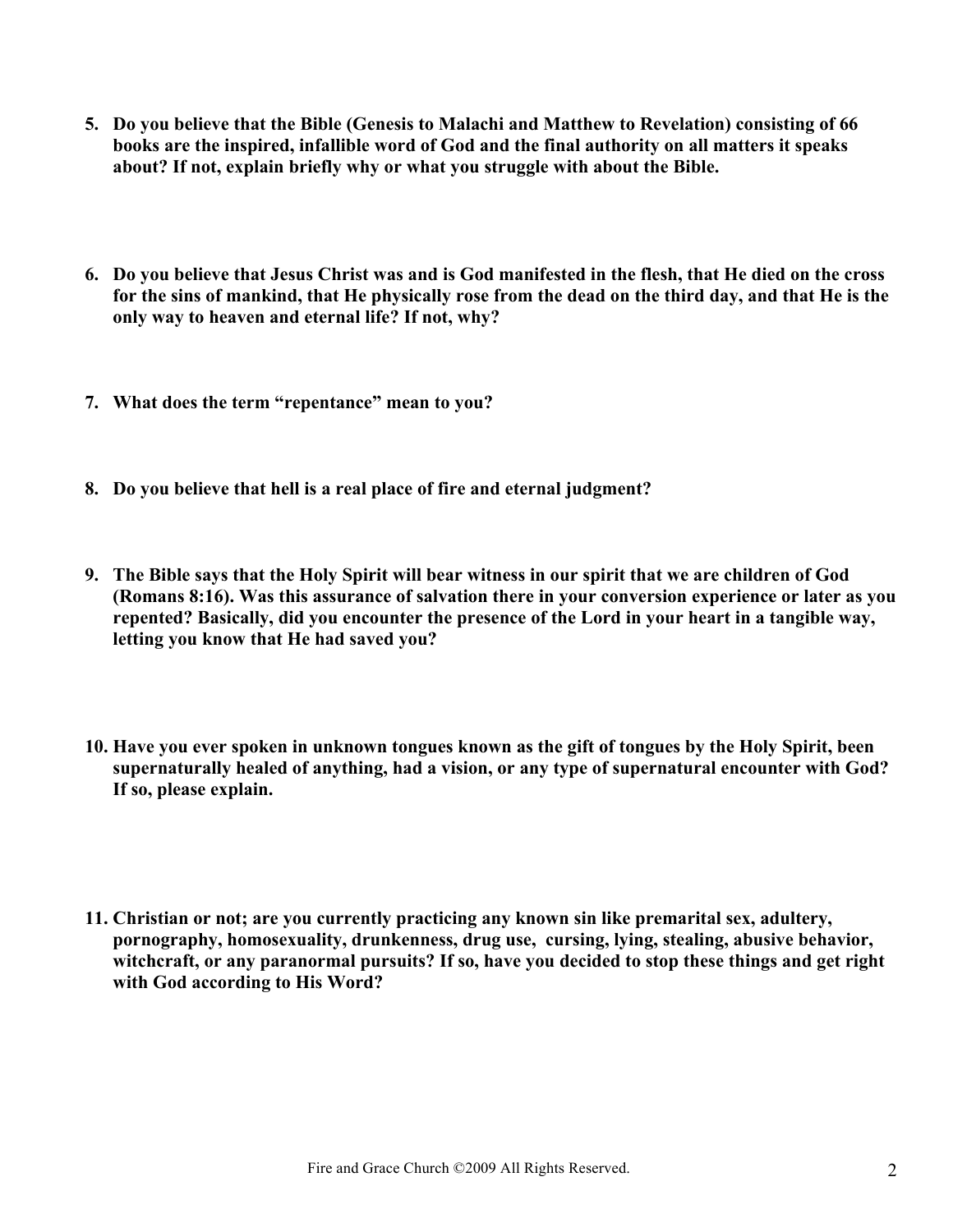- **12. Are there now or have there been any strange occurrences in your house, bedroom at night, or dreams that seem too real, or overwhelming negative thoughts or feelings (like suicidal urges that don't make sense) or voices that you think may be of demonic origin? Give details.**
- **13. Do you have occult paraphernalia such as objects, symbols, books, or music that present demons or things used in other religions in your house?**

 **Examples:**

| <b>Dream Catchers</b>     | <b>Crystals</b>                   | Pentagrams            |
|---------------------------|-----------------------------------|-----------------------|
| <b>Statues of Buddha</b>  | <b>Pendulums/divining tools</b>   | Peace symbol          |
| <b>Idol Carvings</b>      | <b>Tarot Cards</b>                | <b>Skulls</b>         |
| <b>Kachina dolls</b>      | Ouija board                       | <b>Totem poles</b>    |
| Native art, masks etc.    | <b>Hindu art/statues</b>          | <b>Gothic jewelry</b> |
| <b>Tikis</b>              | <b>Halloween decor</b>            | <b>Saint Charms</b>   |
| <b>Roman Catholic art</b> | <b>Occult/horror movies/books</b> | Video games           |
| <b>Fetishes</b>           | <b>Twilight/Harry Potter</b>      | <b>Horoscopes</b>     |
| Mary/Queen of heaven      | <b>CD/Album art/music</b>         | Other:                |

- **14. Have you ever been diagnosed with any mental or psychological illnesses or problem? If so, what and were you prescribed medication?**
- **15. Were you ever involved in any form of Satanism or occult group, or made any pact with the devil for power or something you desired? Or have you been sexually involved with a person that you know was involved in witchcraft or some form of occult activities?**
- **16. Have you ever had an abortion or fathered a child that was aborted? How many?**
- **17. Have you ever used "birth control" which caused or had the potential to cause an abortion? (RU-486, the "Morning After"/Plan B pill, IUD, etc)**
- **18. Is there anyone in the past or present that has hurt, offended, or betrayed you, or done you so wrong that you still get upset, angry, or desire something bad to come to that person? If so, list them here. You must choose to forgive those people totally, release them to God, and pray for good things to come to them. YOU MUST FORGIVE OTHERS FROM YOUR HEART TO BE**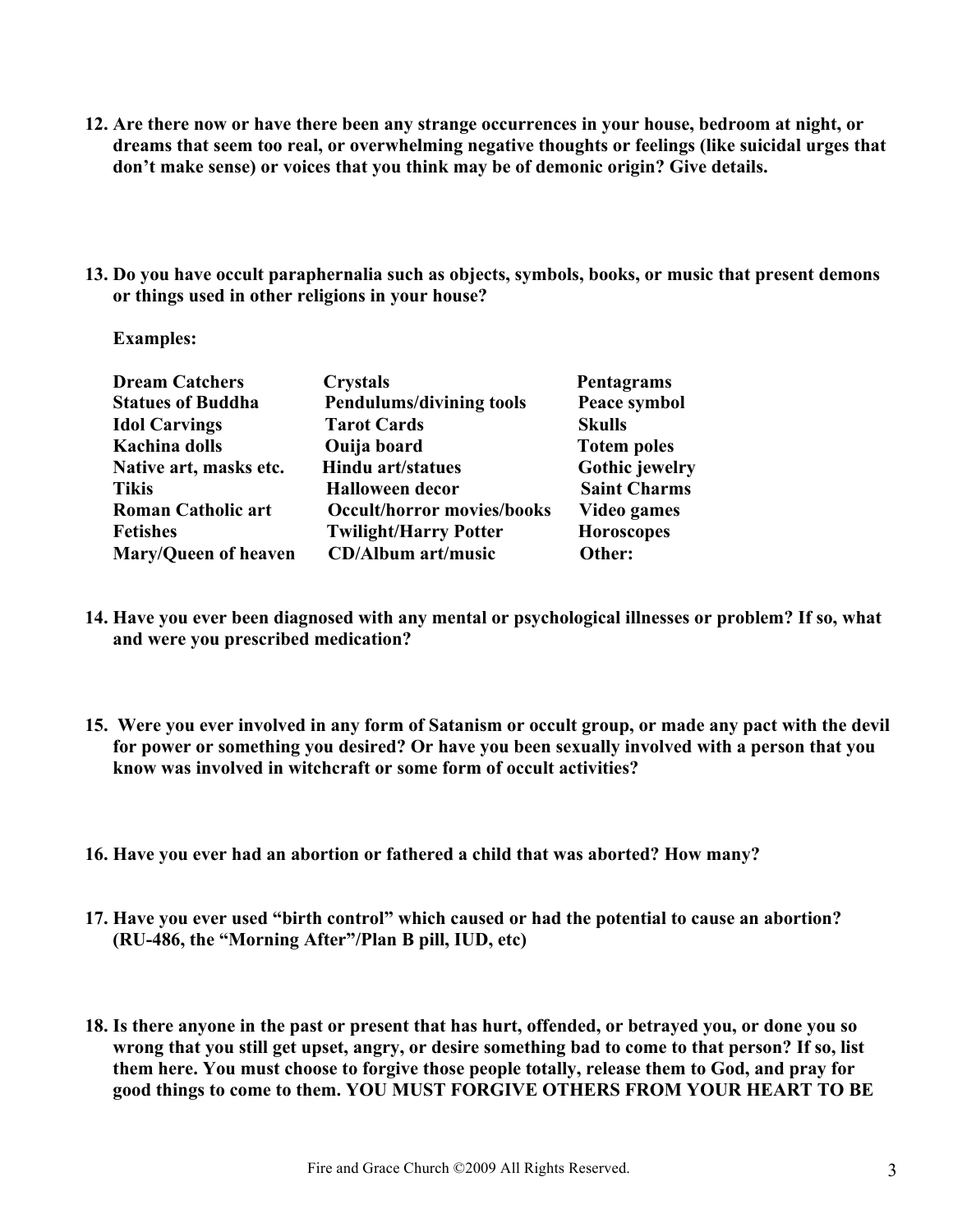**FORGIVEN BY GOD AND SET FREE FROM ANY DEMONIC TORMENTORS (see Matthew 18:23-35).**

- **19. Have you ever attempted suicide or had strong thoughts or urges of killing yourself? If so, explain.**
- **20. Have you ever had strong repeated thoughts or urges to kill anyone or people in general?**
- **21. Do you believe a Christian can have a demonic stronghold in them and need it cast out? If not, why?**

### **Childhood & Inherited Issues**

- **1. Were you a planned child?**
- **2. Were you conceived out of wedlock?**
- **3. Were you adopted? If so, do you know anything about your natural parents?**
- **4. Were you the sex your parents wanted?**
- **5. Do you have a detailed memory of your childhood and how far back can you remember? How old were you when you remember having a consistent memory?**
- **6. Do you have any big problems with your father or mother? Were you abandoned by either or both? If so, for how long? Was either on drugs or alcohol? What sexual sins were they involved in? Was either of them into the witchcraft/occult?**
- **7. Were you abused in any way by parents, relatives, or other guardians as a child i.e. sexual, physical, verbal, or emotional? Explain.**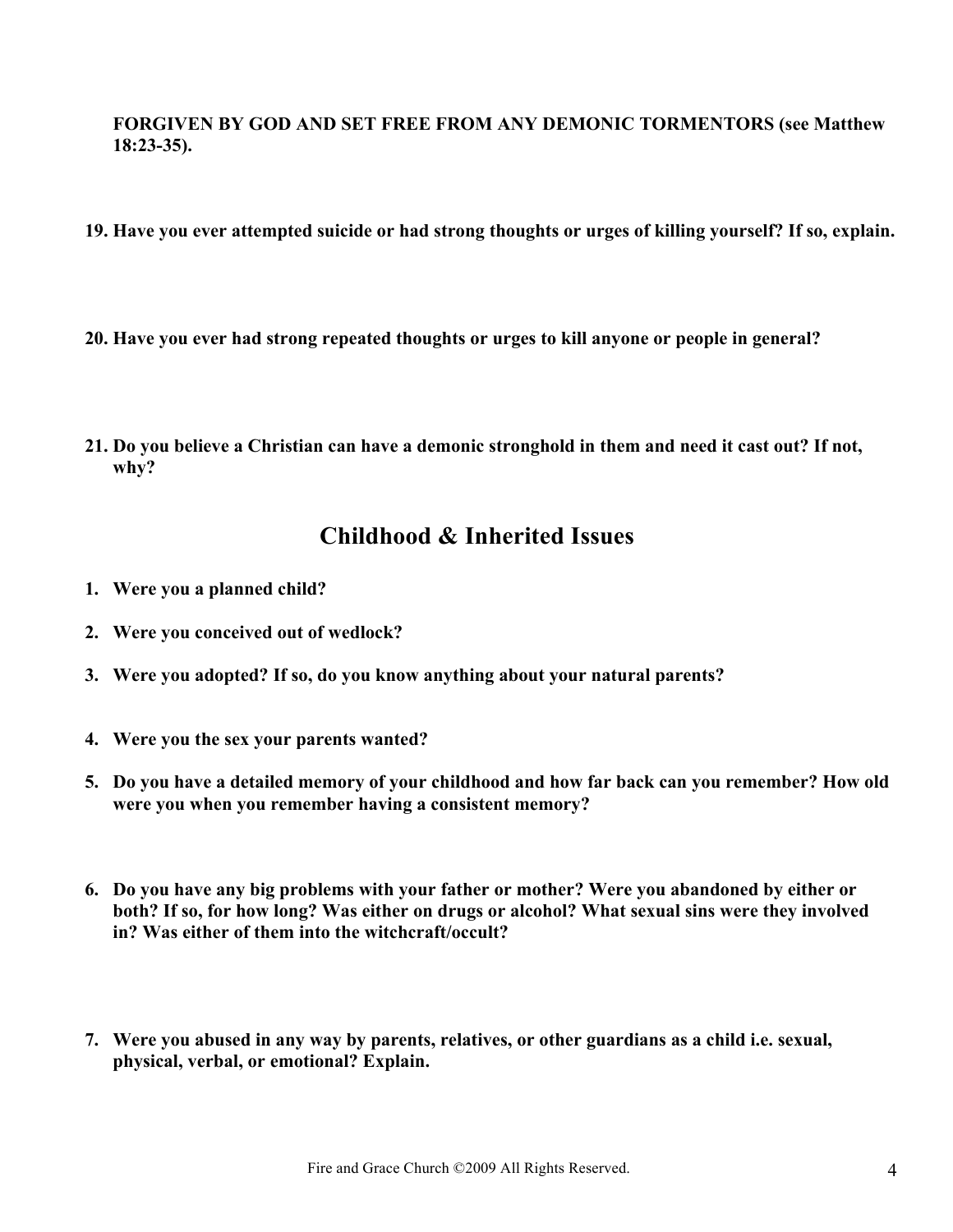**8. Have you, your parents, grandparents, or great grandparents been involved in any other religions, cults, or practiced any witchcraft? (circle each)**

| Scientology         |
|---------------------|
|                     |
| Rosicrucian         |
| <b>Theosophy</b>    |
| <b>Eastern Star</b> |
|                     |
|                     |
|                     |

- **9. As a child do you remember any strange or frightening occurrences in your room at night or any other time that you think were evil spirits bothering you? Did you ever see any spirit of any kind as a child? If so, explain.**
- **10. Did you have homosexual or strong sexual feelings at a very early age?**
- **11. Were you ever exposed to pornography as a young person? How old were you? And how were you exposed to it? Was it ongoing?**
- **12. Did you have sexual contact with other children when you were young? If so, explain.**
- **13. Any exposure to adults' nakedness or having sex when you were young?**
- **14. Do you have any memories of any adult, older sibling or acquaintance doing anything of a sexual nature toward you? Please explain.**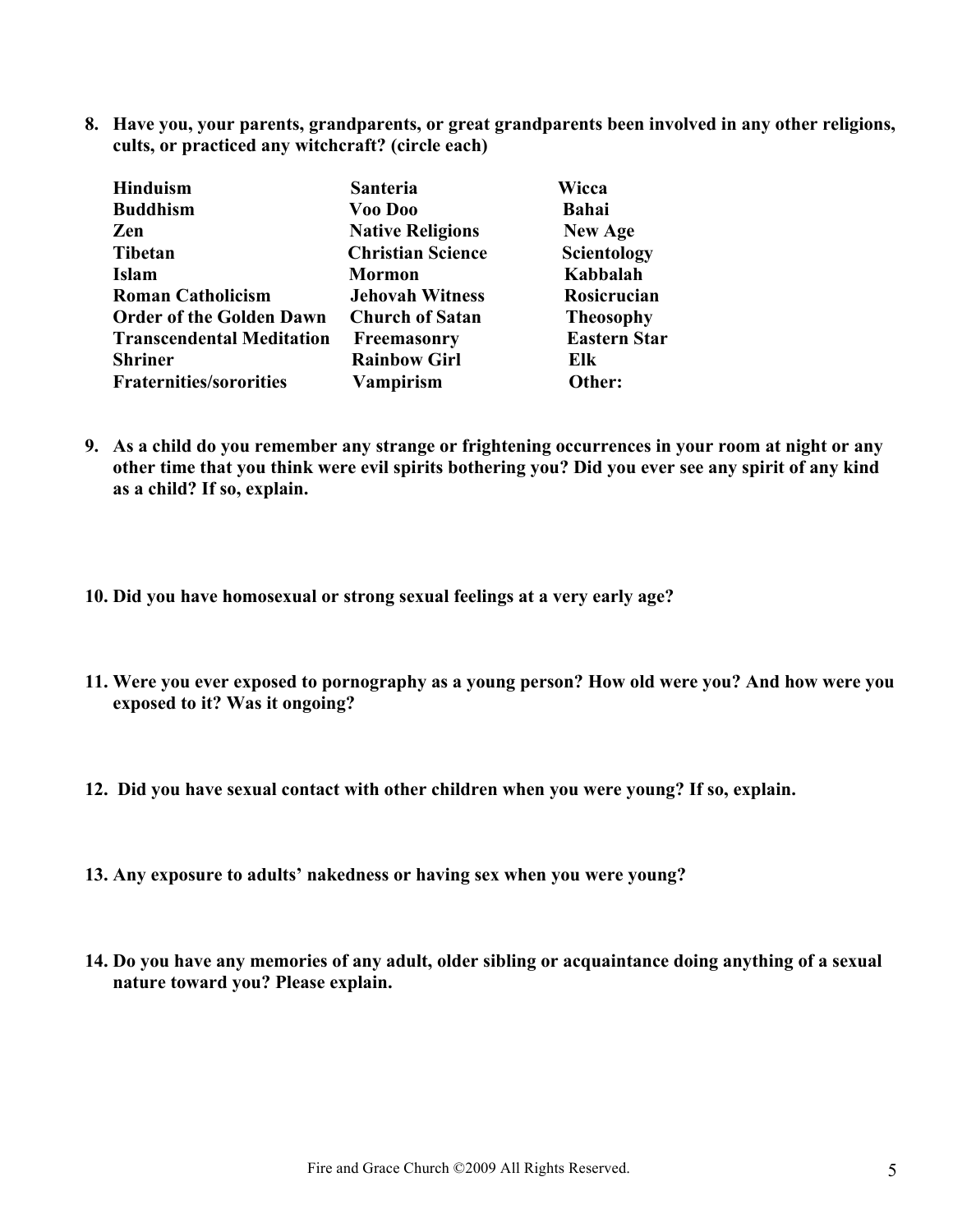### **Sexual Doorways**

- **1. Do you have frequent lustful thoughts that you find difficult to control? If so, what about?**
- **2. Are you a frequent masturbator? How often? Do you fantasize? Do you feel it is a compulsive problem?**
- **3. Were you ever sexually molested or raped? If so, by whom? Was it more than once?**
- **4. Have you ever been a victim of incest? Did you ever commit the sin of incest when you were older? If so, explain.**
- **5. Have you ever molested or raped anyone? Explain.**
- **6. If you have committed the sin of fornication (premarital sex) with anyone, then list them one by one here by first name. Oral sex is a doorway so list those incidents and designate with O if no other sex happened.**

- **7. Have you ever committed adultery? List all by first names.**
- **8. Are you currently involved in a sexual relationship of any kind with anyone other than a spouse?**
- **9. Have you ever had any homosexual or lesbian desire or sexual contact? If so, explain and list the people by first names.**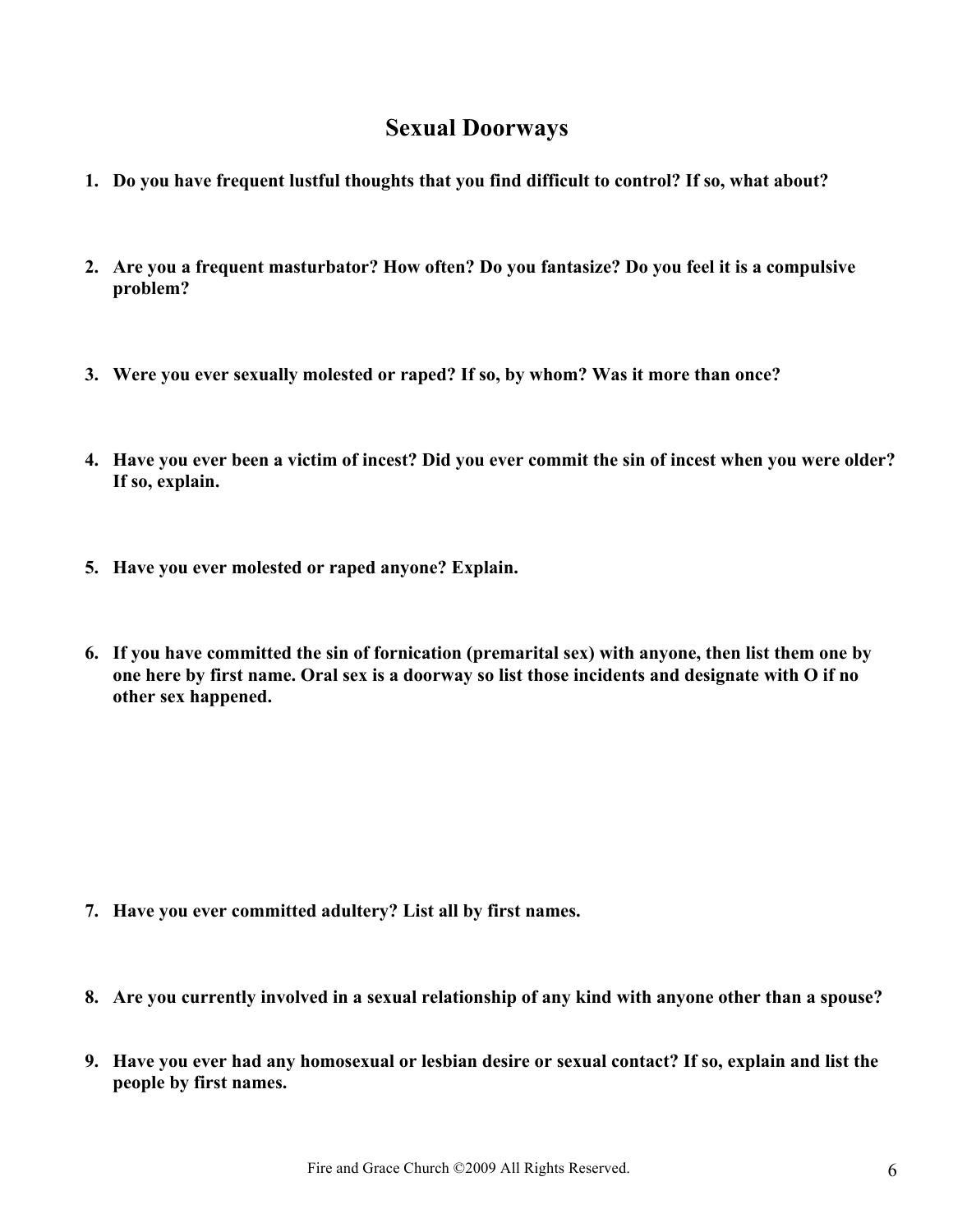- **10. Have you ever participated in group sex (multiple partners involved), anal sex, sadomasochism, or torture? If so, explain and list which of these.**
- **11. Have you ever viewed pornography? What types? If it was ongoing, then how many months/years?**
- **12. Do you still view porn? How frequently?**
- **13. Have you ever fantasized about or committed a sex act with an animal? If so, explain.**
- **14. Have you been tormented by ongoing desires of having sex with a child? If so, have you done so?**
- **15. Have you ever had any type of sexual contact with a dead person?**
- **16. Have you ever had sexual stimulation and climax spontaneously or by an unseen spiritual presence, especially at night or in dreams that seem way too real? If so, explain and estimate how frequently?**
- **17. If married, how is your sexual relationship with your spouse?**
- **18. If there is a problem, how is it affecting your marriage?**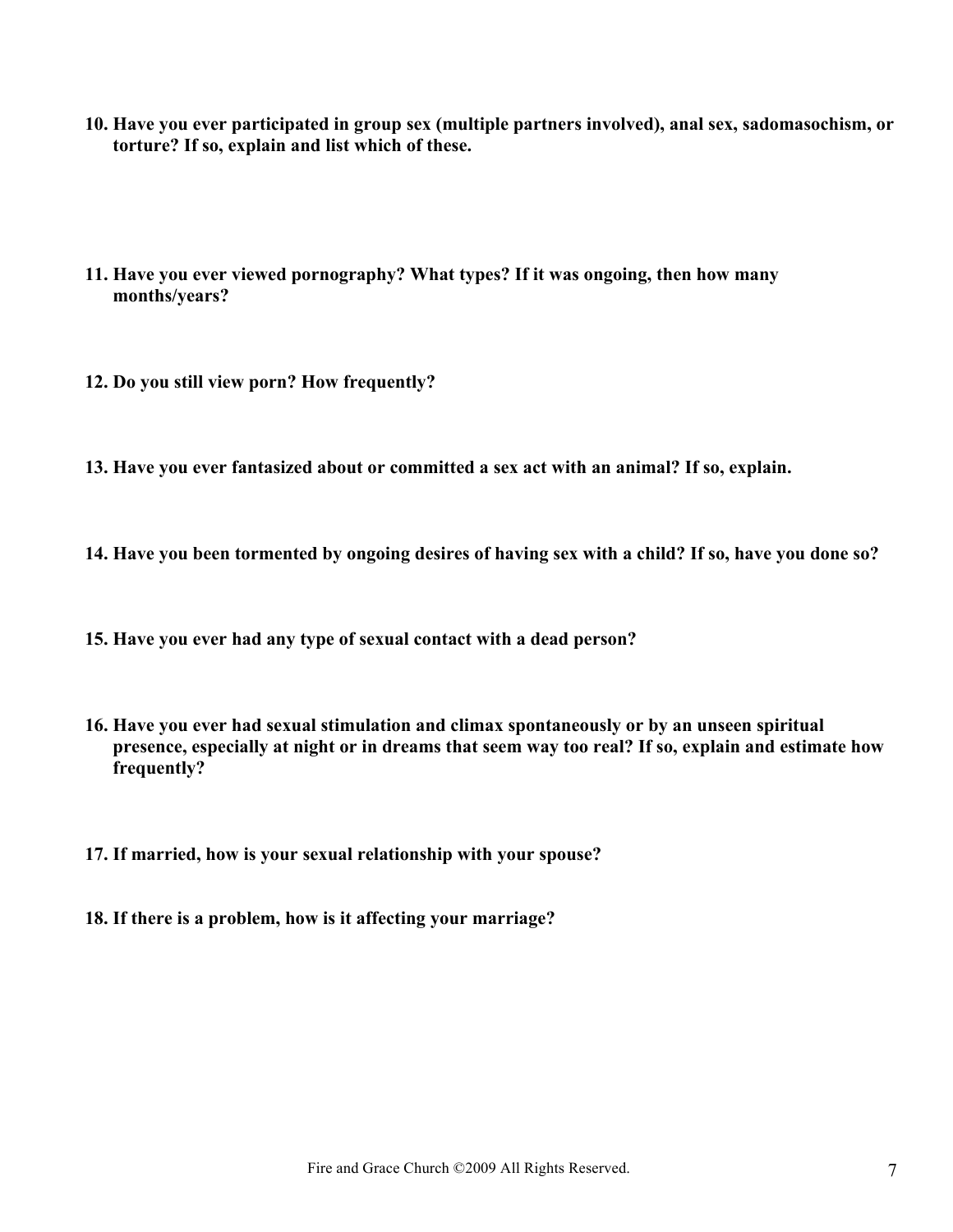# **Occult/Witchcraft Doorways**

#### **1. Have you ever made any blood covenants or vows to Satan about or for anything? If so explain.**

#### **2. Have you ever had any involvement with any of the following: (Circle all that apply)**

**Astral travel:** *the act of creating a demonic link between the soul and spirit by meditation, asking for a spirit guide, or allowing someone else to assist you and causing the spiritual body to move outside the physical body and go to actual places or see real events. The occult version is controlled by the person at their will and later used by demons.* **Séances:** *trying to communicate with the dead called necromancy in the Bible.* **Levitation:** *floating off the ground by unseen demonic power or the human spirit* **Mediums:** *people who let spirits speak through them or work through them* **Clairvoyance Necromancy:** *any communication with the spirit of any dead person* **Satanic rituals:** *destruction rituals, rebirthing, Bride of Satan, pentagram, etc.* **Human or animal sacrifice Blood drinking Wiccan rituals or goddess worship or nature worship Muttering spells Conjuring spirits/demons:** *calling on any spirit or demon to do something.* **Cage curses or Voo Doo dolls Tarot cards, Palm reading, or Crystals Divining rods/pendulums:** *water witching, baby predicting, gold hunting etc.* **Satanic music Black magic or White magic Kabbalah:** *Jewish mysticism with spells, astral travel, & invoking angels etc.* **Automatic handwriting A Curandero or native healer:** *a witch doctor or shaman* **Gurus, Swamis or monks A spirit guide or power demon Praying to Mary or other dead Roman Catholic saints:** *this is necromancy***. Worshiping or communication with Ancient Egyptian gods, Babylonian gods, Hindu gods like Kali, Vishnu or any others Praying or meditating before a statue of Buddha Yoga, Kundalini, Tantra, & mantras Guided visualization:** *use of your own imagination to create desired images to produce spiritual or physical realities.* **Hypnosis or trances or New Age channeling Shape shifting Self mutilation or cutting A Book of Shadows**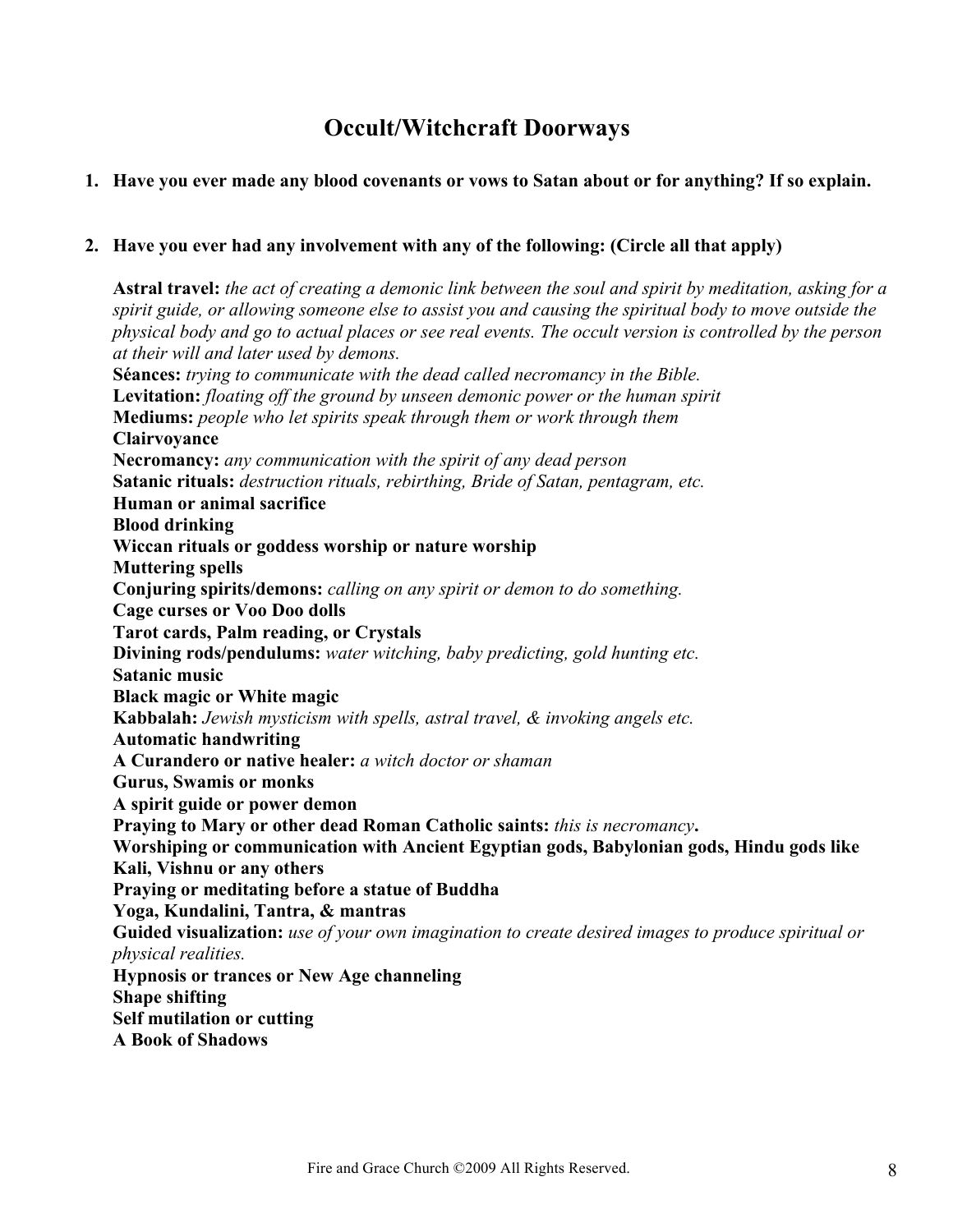- **3. Have you ever read books on occultism or witchcraft i.e. Harry Potter, Twilight, or anything from Aleister Crowley, or the Satanic Bible? If so, what and why**
- **4. Have you played any demonic or witchcraft based role playing or video games like Dungeons & Dragons or The Gathering, or World of Warcraft?**
- **5. Have you watched or do you possess any occult themed movies or music i.e. The Craft, Coven, Blair Witch Project, The Devil's Rejects, Rob Zombie, Led Zeppelin, AC/DC, Incubus, Ozzy, Alice in Chains, Marilyn Manson, Motley Crue, Metallica, and many others?**
- **6. Have you ever been involved in Transcendental Meditation? Were you given a mantra (a couple syllables to repeat to help meditate but can be the names of Hindu gods)?**
- **7. Have you been involved in any Eastern religion or participated in any form of meditation that involves repeating a word or phrase over and over or blanking or emptying out the mind to induce a trancelike state? If so, explain.**
- **8. Have you ever learned or used any type of mind communication or mind control or E.S.P?**
- **9. Have you ever been hypnotized or had a "magician" read your mind or levitate you? Have you played the game "light as a feather"?**
- **10. Have you ever worn charms, amulets, fetishes, zodiac signs, or other occult jewelry? Do you still have them?**
- **11. Do you have any occult tattoos or inserts? If so, of what?**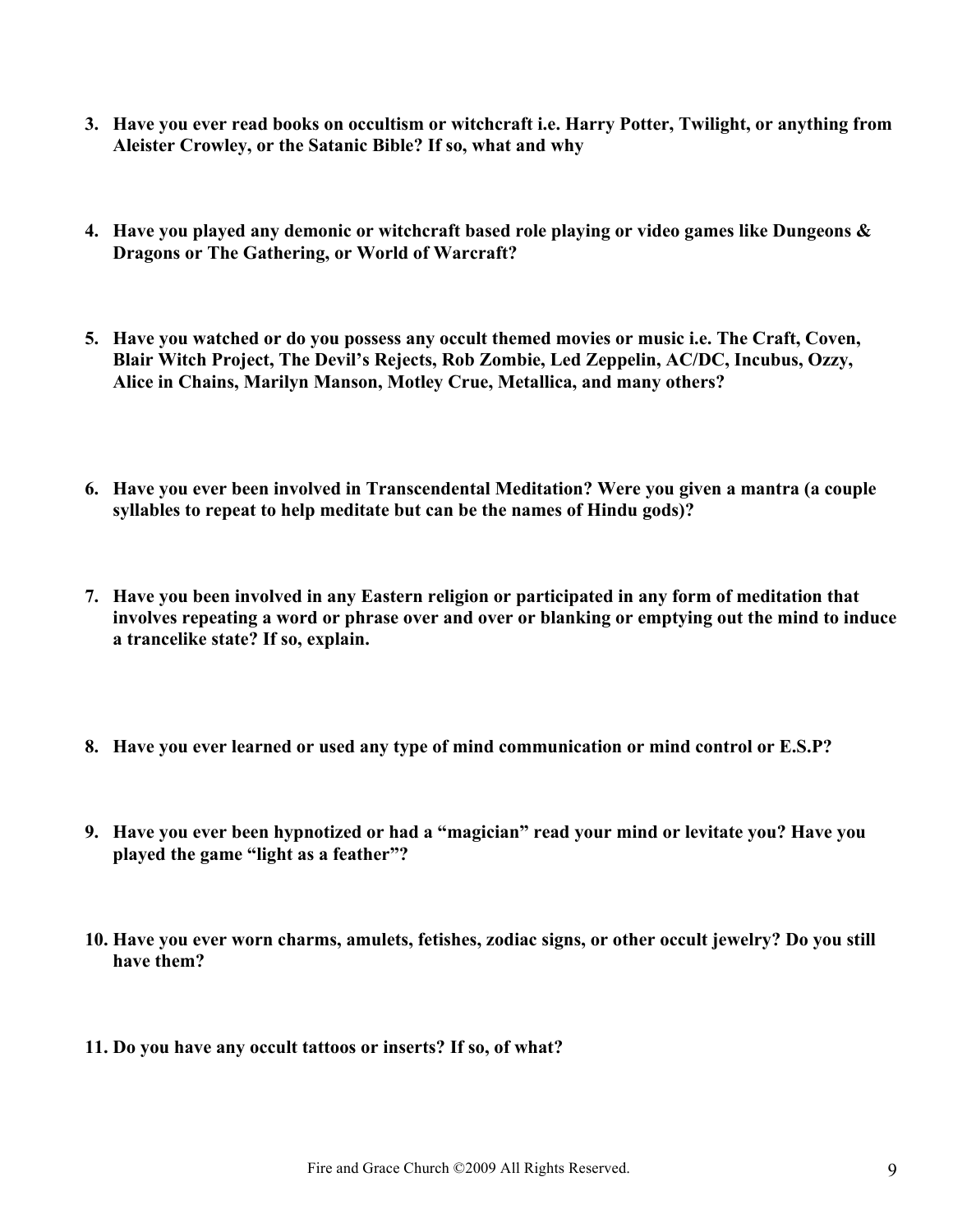- **12. Have you ever walked into a mosque, Mormon temple, Hindu temple, Egyptian or Mayan pyramid, or any other pagan "holy place"? Did you take off your shoes, bow, or honor the place or god there in any way?**
- **13. Have you ever bowed, touched, or kissed any statue, idol, or symbol in an honoring/worship sort of way? Like bowing to receive a lei in Hawaii is honoring the gods of the islands or kissing the toe of the statue of Peter in at the Vatican.**

**14. Have you visited any native burial grounds or "haunted" places?**

**15. Have you ever encountered a UFO or what you thought was an alien?**

**16. Have ever participated in any satanic worship at a rock concert?**

**17. Do you ever have premonitions or see spirits often? If so, how frequently and explain.**

**18. Have you ever been into martial arts and how deeply?**

**19. Have you ever listened to "self-help" or other recording that have subliminal messages?**

- **20. Have you ever experienced stigmata or other supernatural phenomena?**
- **21. Have you ever been healed or cured of anything supernaturally or by acupuncture, Asian, African, Mexican or other native techniques?**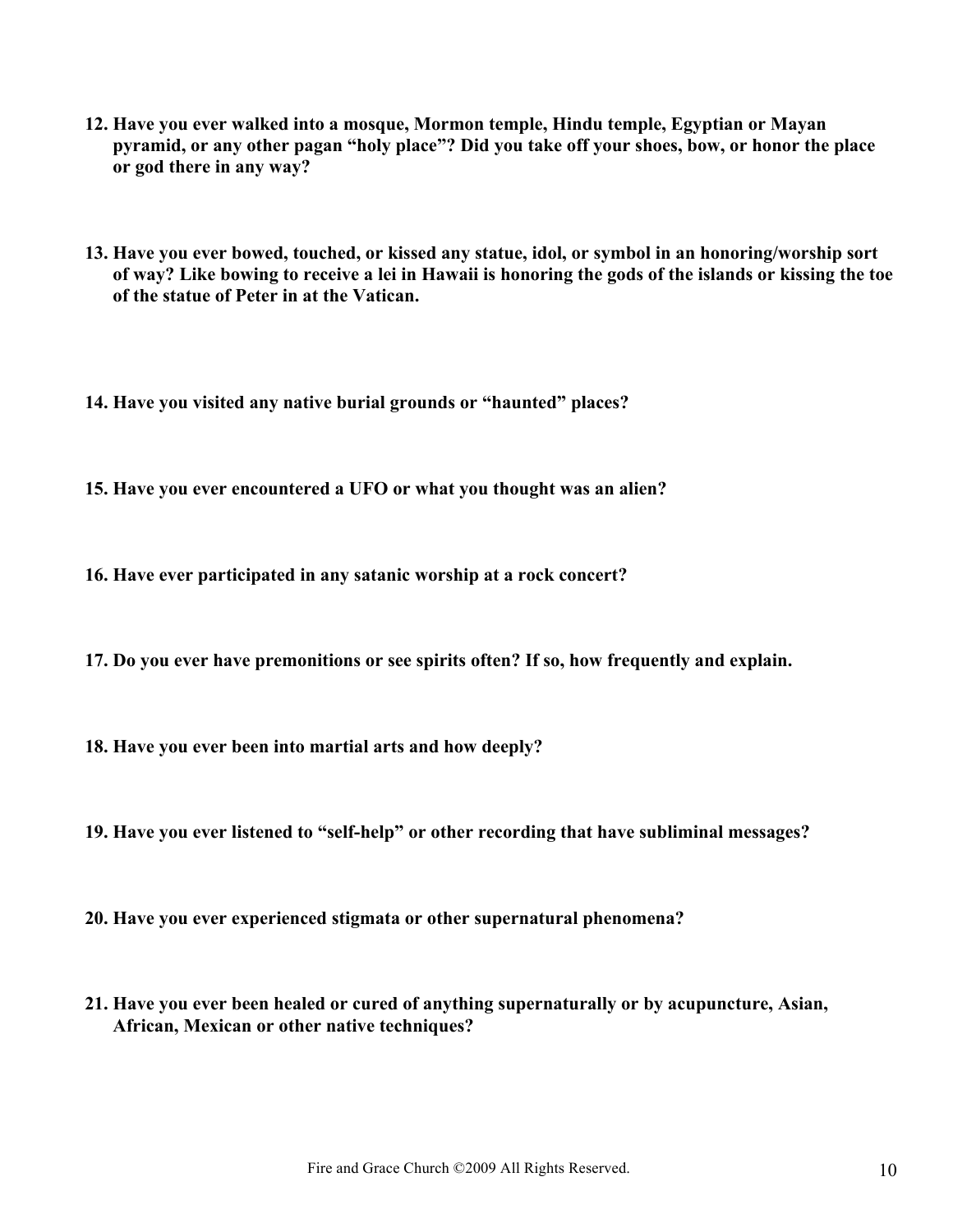- **22. What drugs have you tried or abused?**
- **23. Has any questionable minister or "prophet" laid hands on you that you felt strange about? If so, explain.**

### **Category 4: Traumatic & Emotional Issues**

- **1. Have you ever witnessed or gone through an event that traumatized you like a car accident where someone died or seen someone die or be murdered in front of you? If so, explain.**
- **2. Did you lose a parent, sibling, or someone close to you at an early age? If so, how has that affected you?**
- **3. Would you consider yourself angry at God about any incident in your past or present? Think hard and be honest…do you blame God for something bad that happened?**
- **4. Have you ever witnessed someone, molested, raped or violently attacked in front of you especially when you were young? If so, explain.**
- **5. Were you terrorized by violence or constantly threatened with violence at any time in your life? If so, explain.**
- **6. Were you ever attacked in an attempted rape that was not successful?**
- **7. Do you have Obsessive Compulsive Disorder (OCD) or any tendencies in this area?**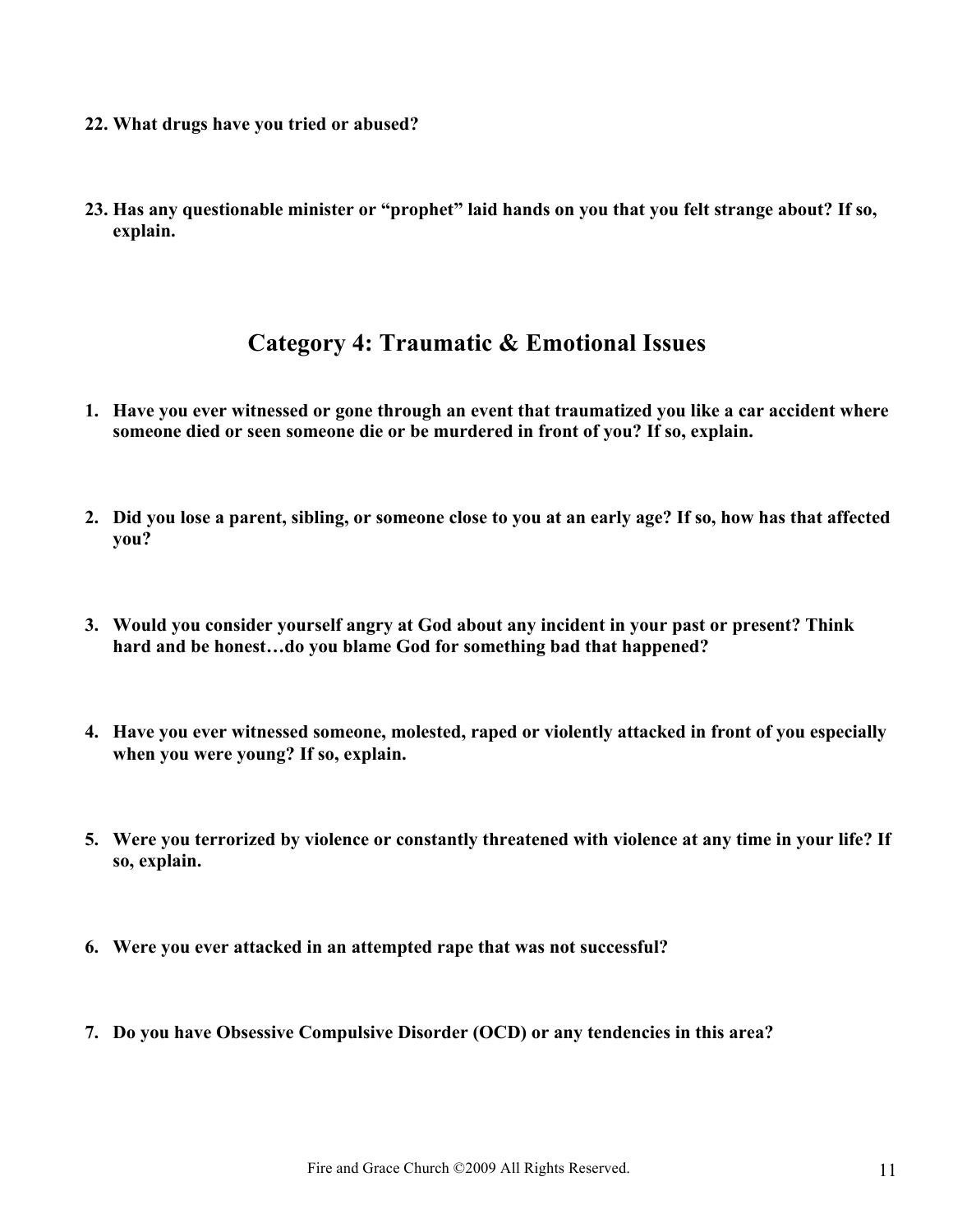- **8. Do you have panic attacks or other debilitating fears that hinder you from normal activities? If so, list and explain.**
- **9. Do you excessively fear death, sickness, and lack of money, demons, or an intruder in your home?**
- **10. Do you struggle with severe depression? If so, explain.**
- **11. Have you ever been diagnosed with clinical depression and prescribed medication? Have your parents or grandparents?**
- **12. Have you ever suffered a "nervous breakdown"? If so, why do you think it occurred?**
- **13. Do you feel very anxious or worried frequently?**
- **14. Have you suffered with serious bouts of mental confusion or difficulties concentrating on a regular basis? If so, explain.**
- **15. Do you have trouble sleeping on a regular basis?**
- **16. Do you have frequent bad dreams? If so, are there any repeating themes?**
- **17. Do you struggle with anger? Do you have outburst of yelling, cursing or violence toward yourself or others?**
- **18. Are you a very insecure and jealous person to the point of being controlling and possessive of others?**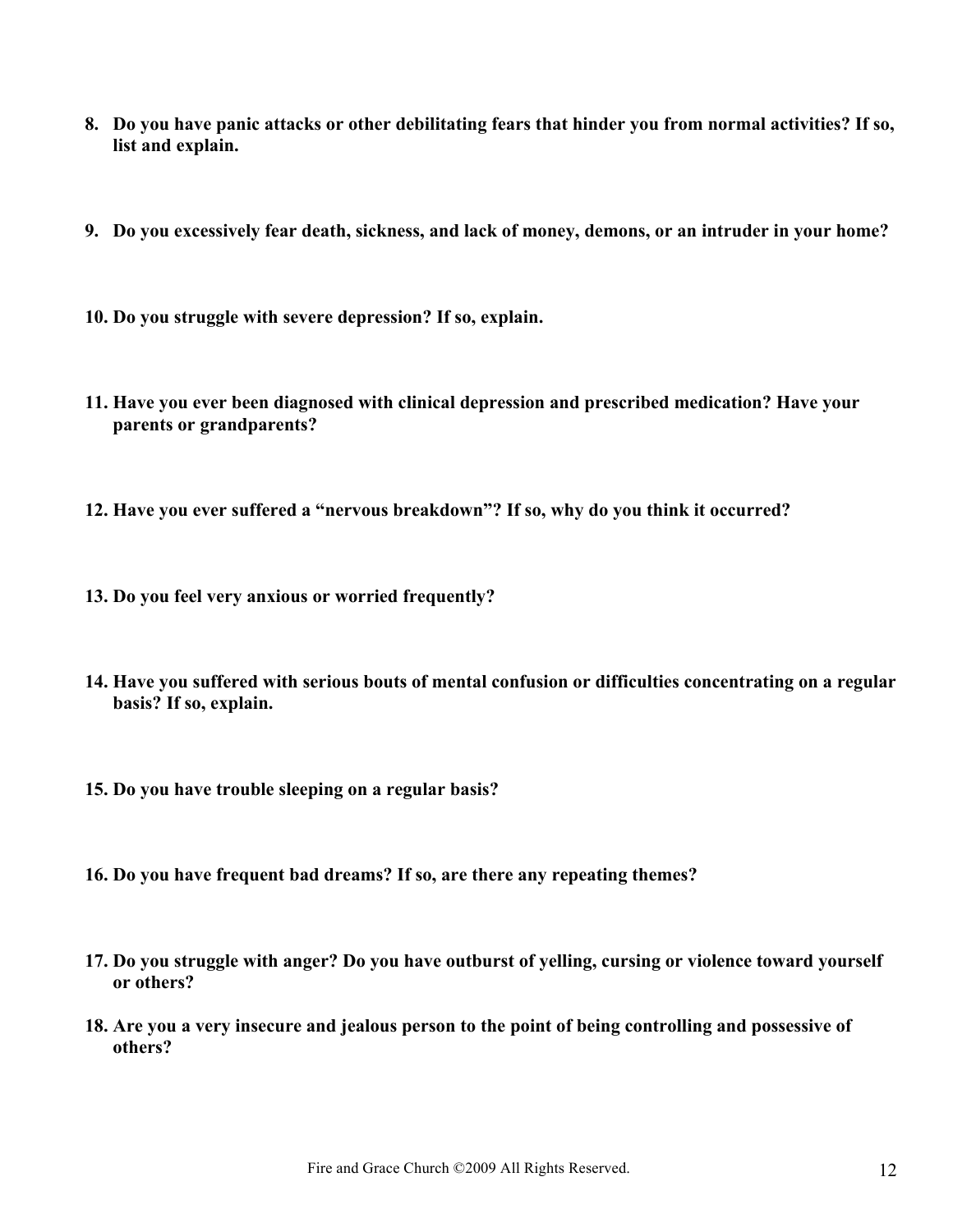**19. Do you find yourself lying often due to insecurity or selfishness? If so, explain.**

**20. Do you frequently struggle with feeling rejected and never good enough for anyone? If so, explain.**

**21. Do have a difficult time receiving or showing love?**

**22. Have you ever had an eating disorder? Do you now?** 

**23. Do you suffer from any ongoing physical disease or sickness?**

**24. Have you ever wished to die or spoken that curse over yourself?**

**25. Do you believe that Jesus can heal your body, mind, and spirit by His power and your faith?**